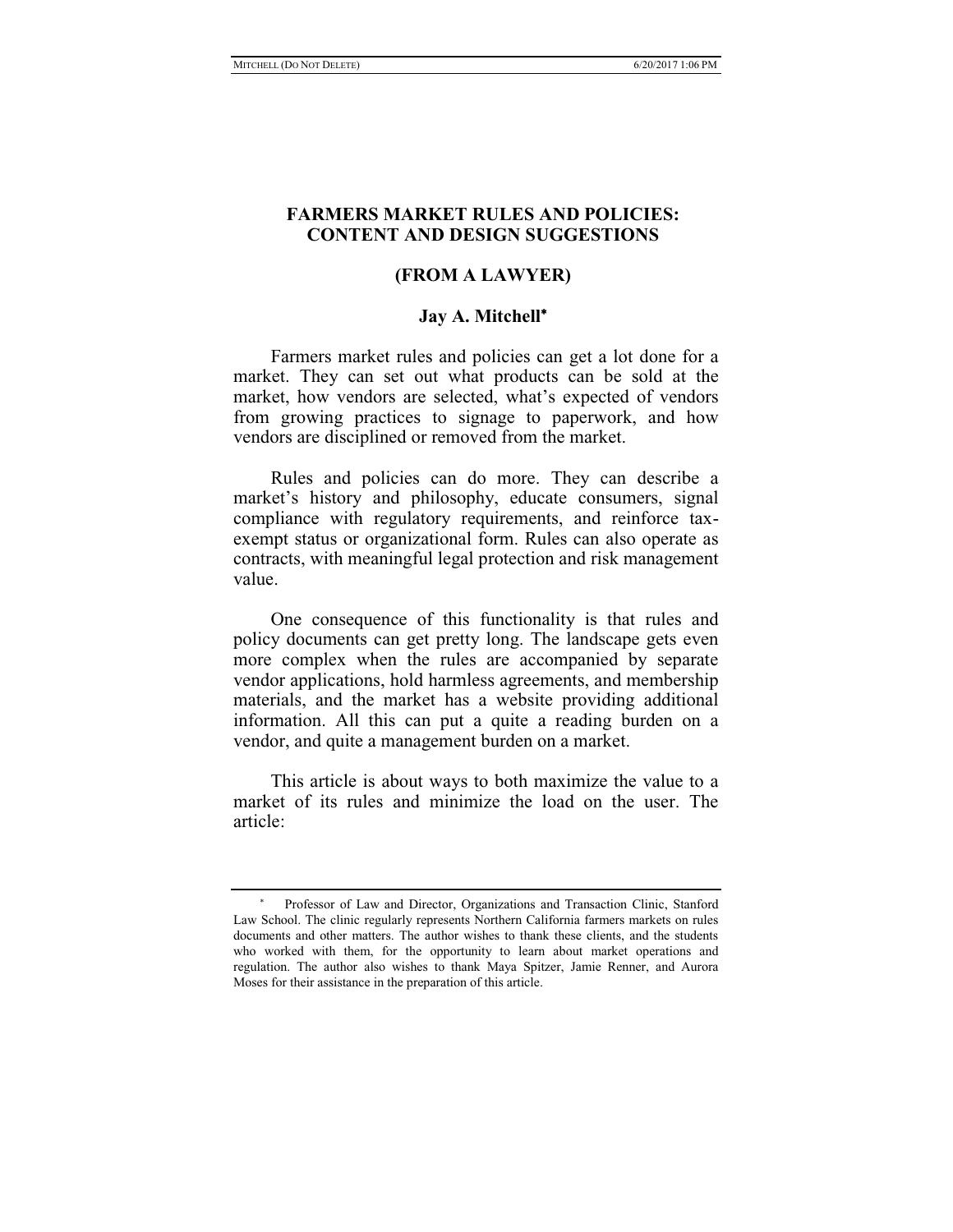- identifies good things the rules can do;
- includes recommendations for rules content, with a focus on market operations, branding, compliance, and legal liability;
- suggests ways to improve vendor understanding of the rules and consumer and community understanding of the market;
- offers ideas for how to improve the protective value of the rules;
- includes suggestions for ensuring consistency across rules, applications, and other market materials;
- provides recommendations about document organization, format, and writing style; and
- calls out areas where discussion with legal counsel may be particularly useful.

The article is addressed to market operators and to lawyers and others who may help markets develop rules, policies, website copy, and related materials.

# *Rules content: introductory section*

The introductory section of the rules is a place for a market to tell its story. It's a useful platform for educating the community and establishing context for market decisionmaking. Some suggestions:

- 1. *History and Philosophy*. The organization can describe its mission, history, and operating philosophy. For example, it can set out its commitment to local growers, small-scale farming, organic production, urban ag, nutrition education, and the like. From a legal perspective, these descriptions are useful in that they convey background information for rules content and application.
- 2. *Business Structure***.** For a market operated by a taxexempt organization, the introduction provides a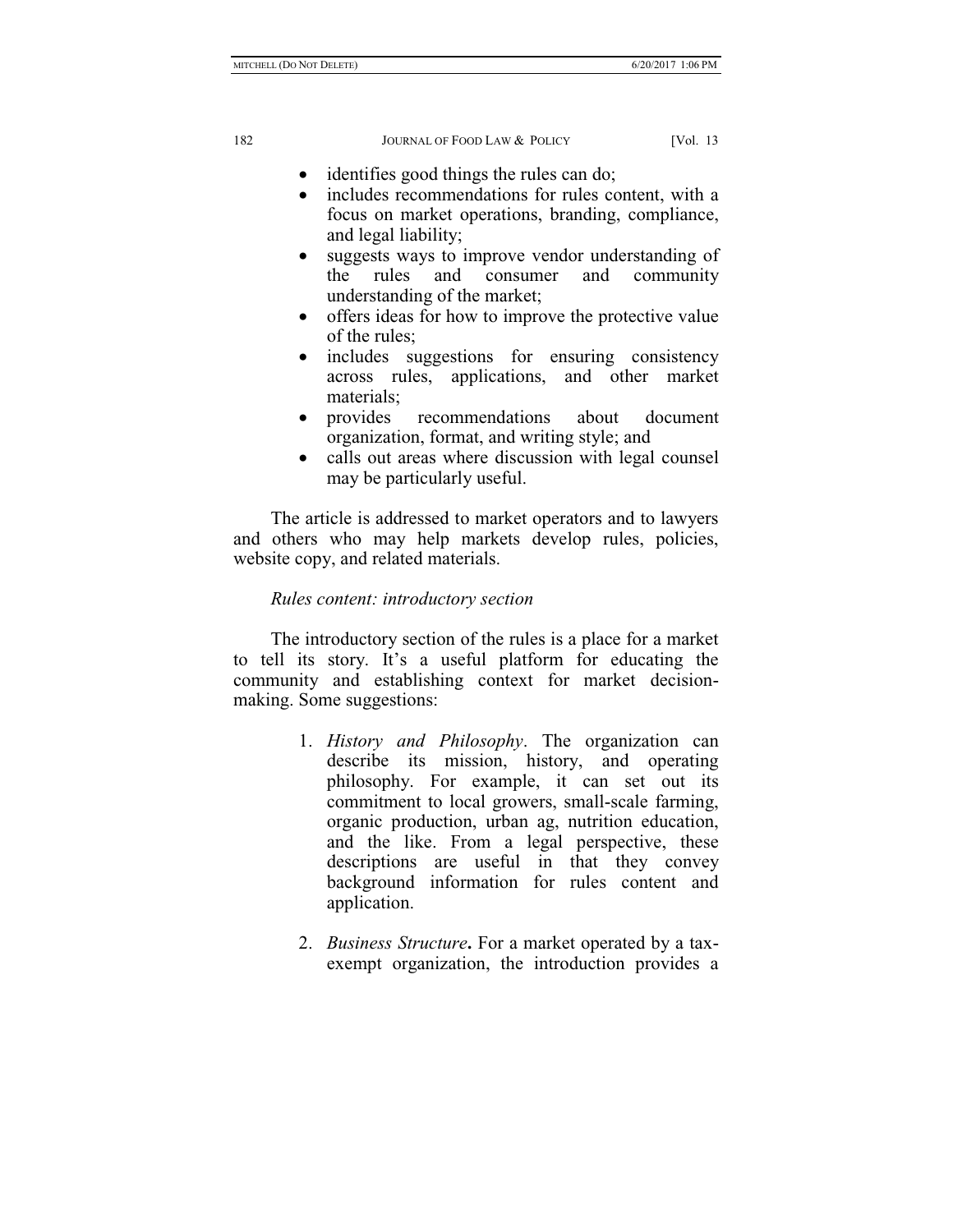vehicle for describing and reinforcing the basis for its tax status. If you're a market set up as a  $501(c)(3)$  charity, for example, you can call out your educational mission and activities, or your role in community building. If you're a market organized as a membership organization, you can highlight the relationship between membership requirements and market participation.

3. *Legal Environment*. The introduction provides an opportunity to note key legal requirements applicable to markets generally. A California operator, for example, may want to set out the basic principles of the extensive regulatory framework applicable to certified farmers markets in the state. That serves an educational function, conveys commitment to compliance with the rules, provides a way to incorporate statutory requirements and terminology if desired, and, as with the mission and philosophy discussion, sets context for the rules.

# *Rules content: operations*

The heart of the rules are the provisions regarding market operations: admission, renewal, fees, stall assignments, inspections, conduct, termination, and so on. These provisions can vary widely by market; this section touches on several topics of more general applicability.

- 1. *Admissions*. Do your best to set out criteria and preferences for admissions decisions. Some criteria may apply to all applicants and others may apply only to certain types of vendors; if that's the case, break them out into separate sections and be as clear as you can be. Be sure, though, to give the board and management discretion in making admissions decisions.
- 2. *Renewal*. Pay close attention to renewal matters. If market participation is limited to a single year or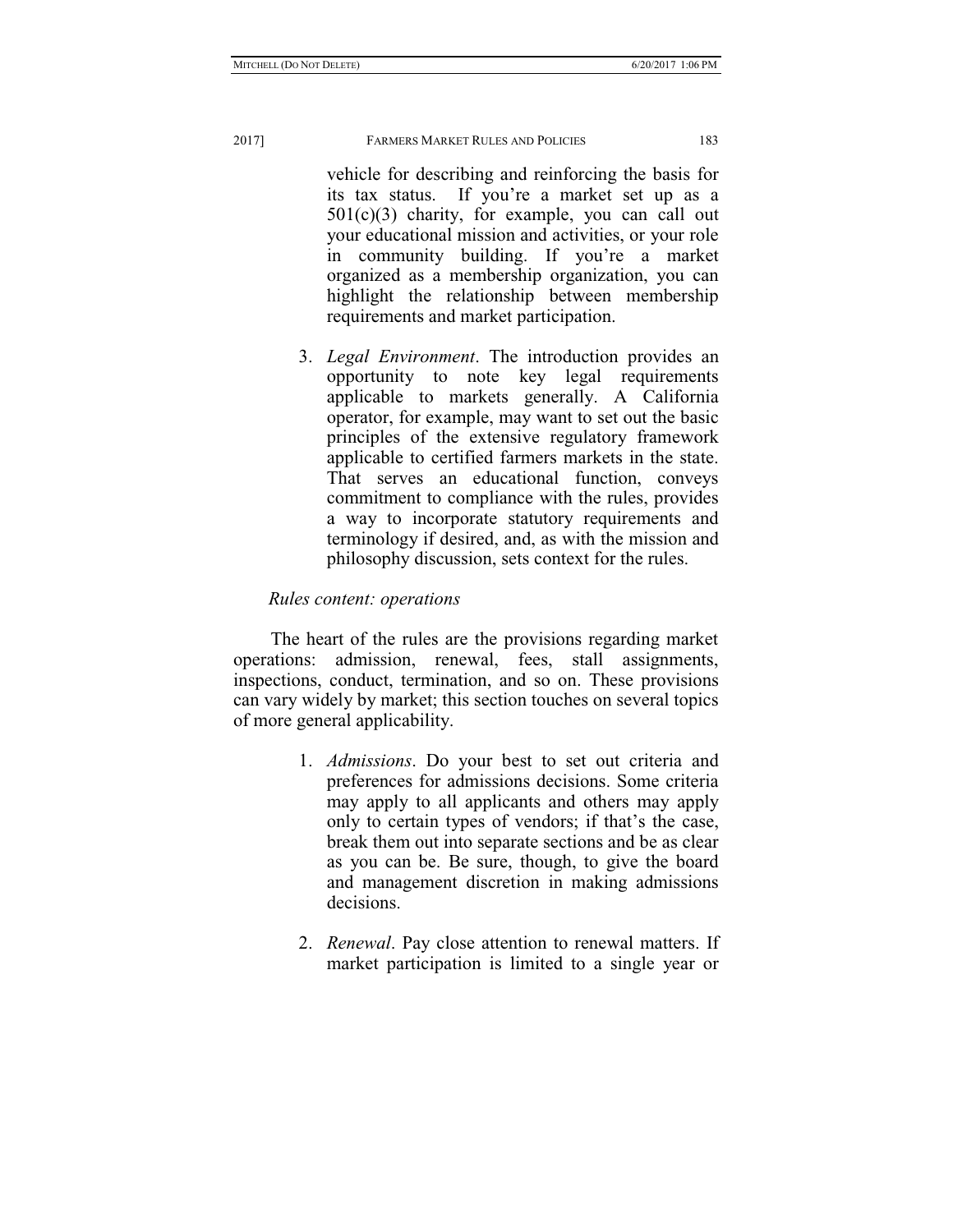season and annual renewal required, be crystal-clear about that, and state that renewal is never guaranteed. Call out factors that you take into account in making renewal decisions. Those could include rules compliance, consistent attendance, satisfactory stall and farm inspections, absence of consumer complaints, employee product knowledge, and so on. Use the rules to establish a basis for defending a non-renewal decision.

- 3. *Vendor Tenure*. Even if the rules are clear about renewal requirements, it may, as a practical matter, be hard to remove a longtime vendor that no longer fits the market profile or philosophy. Think about possible transition measures. You might, for example, include a provision that allows you to admit such vendors to a particular market only, limit their market days, or create a wind-down period by advising the vendor that it will not be eligible for admission after a set number of additional seasons.
- 4. *Change of Ownership*. Consider addressing what happens if there is a change of ownership of a vendor. If it's okay for the new owner to keep selling, be clear that it's subject to the same product limitations and other terms applicable to the prior owner, and that it will have to apply on its own for the next market season.
- 5. *Attendance and Cancellation*. Be clear about attendance requirements, cancellation lead-times, and the consequence of vendor failure to show up or show up on time. You'll also want to be clear that you make decisions about market operations during inclement weather, not the vendor, and that you reserve the right to adjust market days and hours.
- 6. *Reselling*. Be sure to set out the rules about vendor reselling. If it is prohibited by law or by your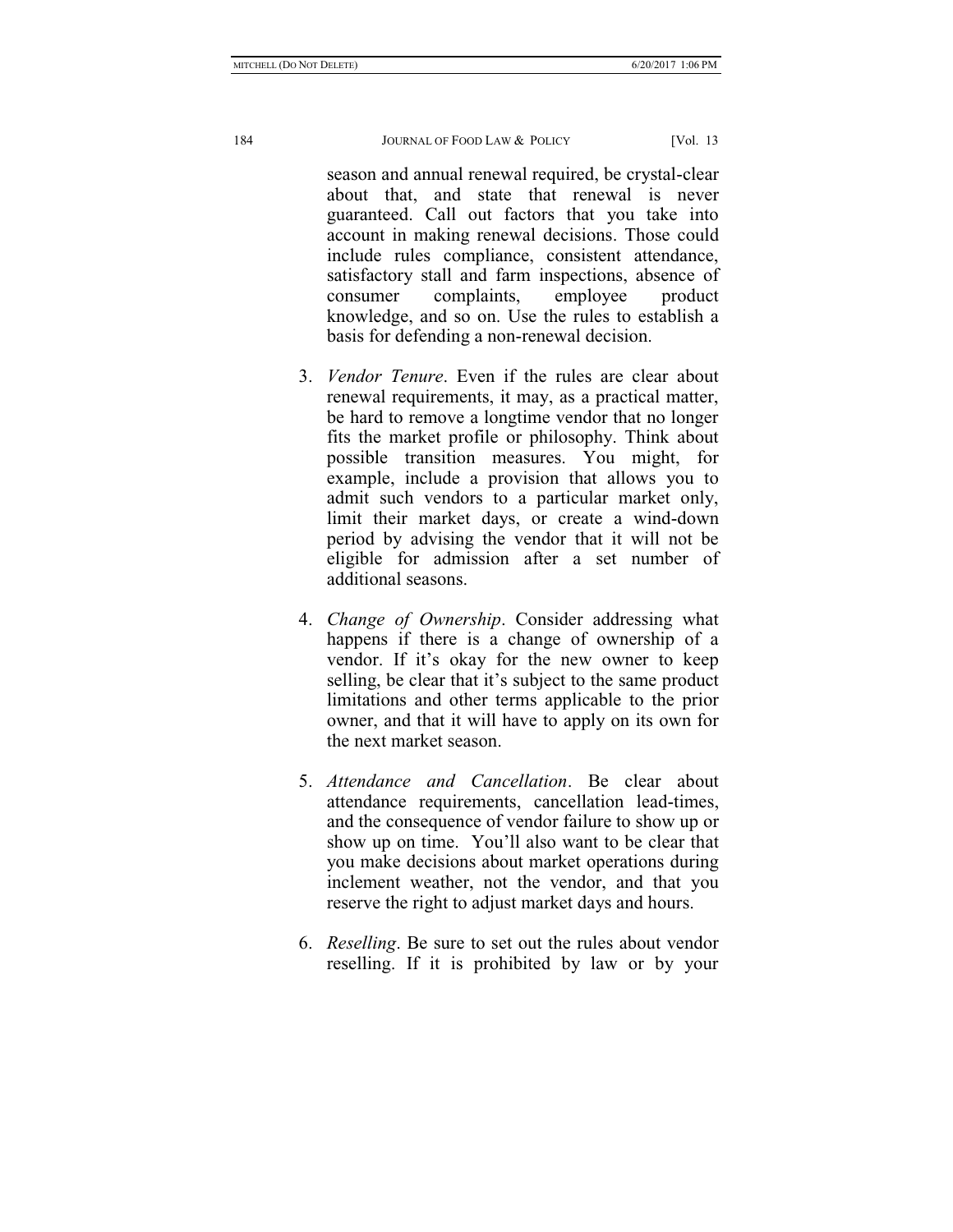policy, say so, say it explicitly, and say it more than once.

- 7. *Fees, Fines, and Late Payments*. State stall fees and disciplinary fines in easy-to-find, easy-to-follow tables, and address what happens if a vendor is late with payments.
- 8. *Stalls*. Make clear that a vendor can't switch, transfer, or "sublet" its stall space without your approval. If you reserve the right to move vendor stalls, make that clear, too. Set out your requirements relating to vendor-provided tents and equipment, signage, cleanliness, aisle clearance, and display quality.
- 9. *Pricing*. Set out your policies on pricing and selling activities: no collusion with other vendors, whether or not bargaining with consumers is permitted, permissibility of pre- and post-market selling, accurate signage, and so on.
- 10. *Inspections*. If you do stall or farm inspections, call them out in the rules, and provide for the vendor's explicit consent and cooperation. Reserve the right to obtain and review vendor permits, licenses, and insurance policies upon reasonable request.
- 11. *Conduct*. Be clear about vendor and consumer conduct expectations. These provisions could address harassment, vendor courtesy and honesty, noise, smoking, alcohol and marijuana use, firearms, and even the use of bicycles and skateboards in the market.
- 12. *Animals*. Consider including rules about the presence of vendor and consumer dogs and other animals at the market.
- 13. *Political and Community Activities*. Markets often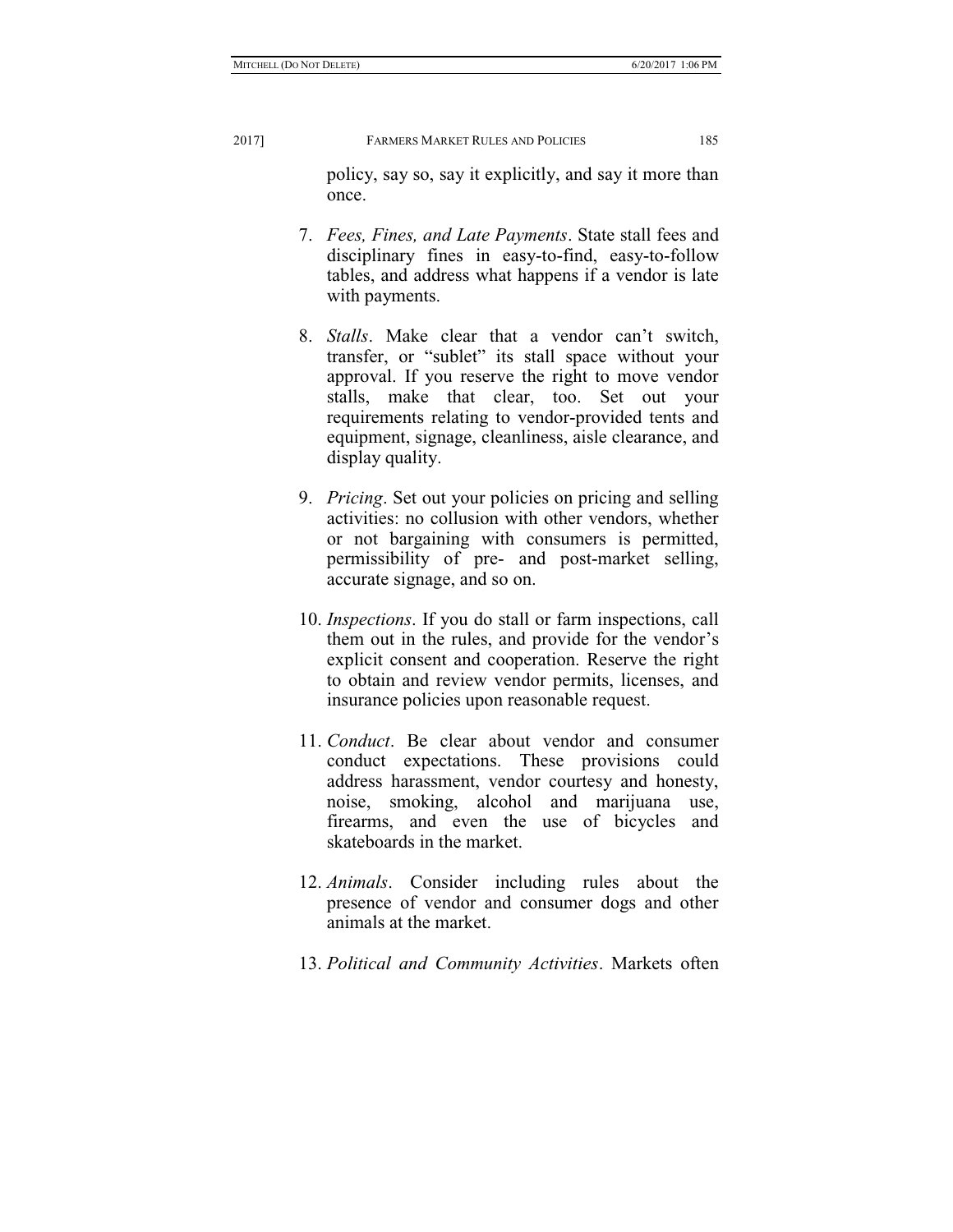set aside space for community groups, political activists, and others to set up tables and engage in outreach activities. If you do, describe your policies about access to the space and permitted activities, including not impeding traffic flow, use of amplification equipment, signage, and conduct.

- 14. *Employees and Volunteers*. Make clear that the vendor or community group is responsible for not only its behavior but also its employees, family members, and volunteers acting on its behalf.
- 15. *Discipline Flexibility.* Give yourself flexibility in the discipline and termination provisions. Make clear that the market has discretion in responding to rules non-compliance. You might list possible responses: giving warnings, closing the stall for the balance of the market day, limiting product offerings, conditioning future participation on modification of current practice, issuing fines, suspending the vendor or multiple days, terminating selling privileges, and even permanently disqualifying the vendor from market participation. You want discretion, and you want strong tools in your pocket
- 16. *Serious Violations*. Consider identifying violations that can lead to immediate expulsion. Those might include a vendor selling products it didn't grow, misrepresenting products as organic or local, and engaging in violent or threatening behavior. You really want a strong tool in those cases.
- 17. *Fair Process*. At the same time, provide for a fair process. You may want to permit vendors to appeal suspension and termination decisions to the market's board of directors. Consider setting out specific procedure rules for such appeals; for example, you might require the vendor to submit a written petition within X days after the disciplinary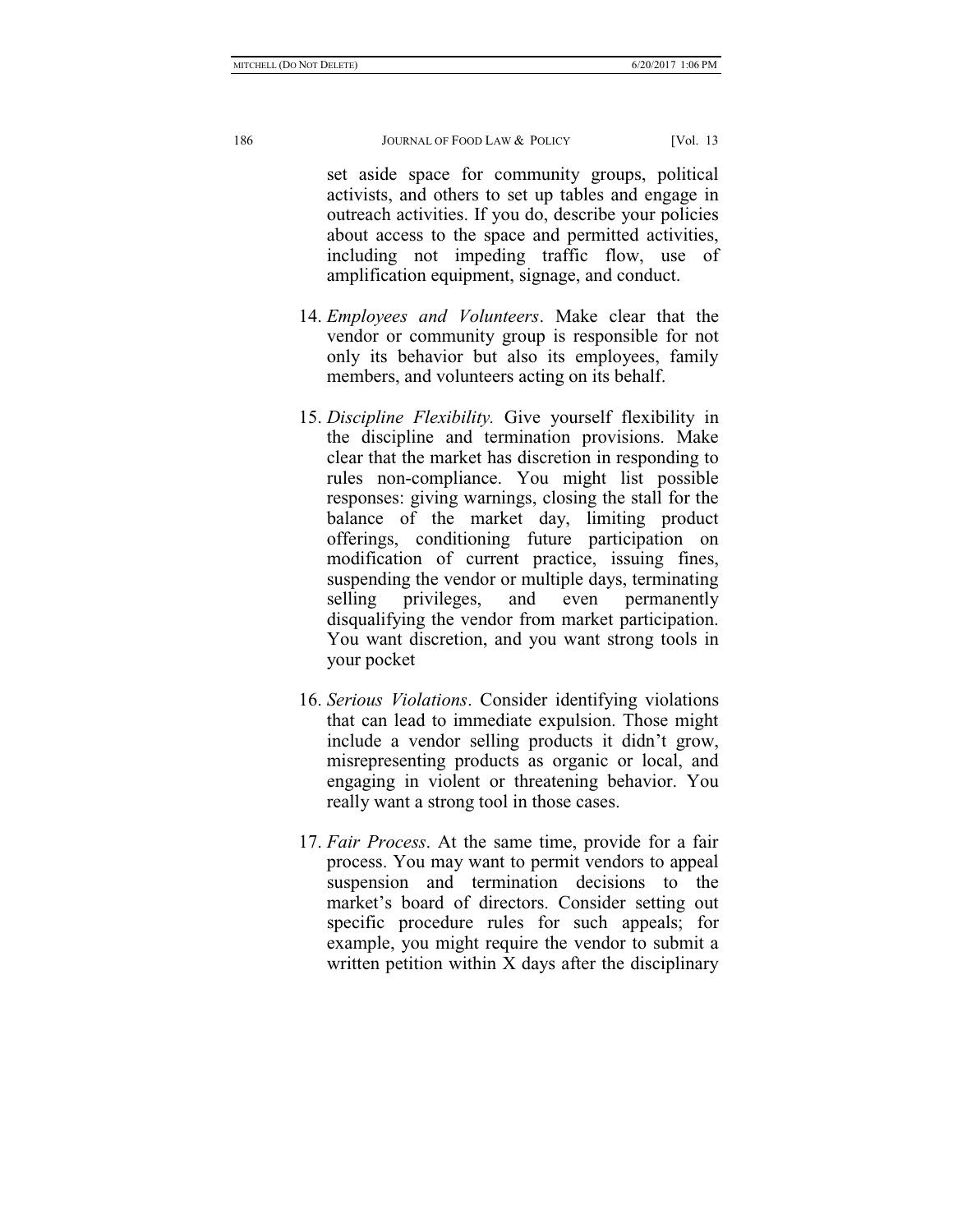action, and give the vendor an opportunity to appear in front of the board or relevant committee. And be as clear as you can about those procedures.

### *Rules content: branding and marketing*

The rules and related documents are platforms for communicating and protecting your brand. You should take advantage. Here are three ideas:

- 1. *Brand*. A market may have a logo. If so, include a provision in the rules that (depending on your policy) either bars vendors from using the logo or grants a license for such use in vendor marketing activities. Be sure to address it, either way.
- 2. *License*. If you allow use, make clear that the license is effective only for so long as the vendor is approved and participating in the market. Be clear that the vendor can only use the logo in the form you provide. These provisions reflect trademark law considerations—you want to affirmatively protect your brand.
- 3. *Media Release***.** On the flip side, include a provision that gives you the right to use and disclose vendor names, logos, images, and stories in your own marketing activities. You'll want this media release to expressly cover multiple communications vehicles: website, social media, posters, brochures, and so on. You'll also want to make clear that you can use a particular photo or the like without first getting the vendor's approval, and that the vendor has no entitlement to ownership or compensation for such use. This is an area where you might want an attorney to draft or review your language.

#### *Rules content: legal compliance*

The rules provide a platform for both effecting and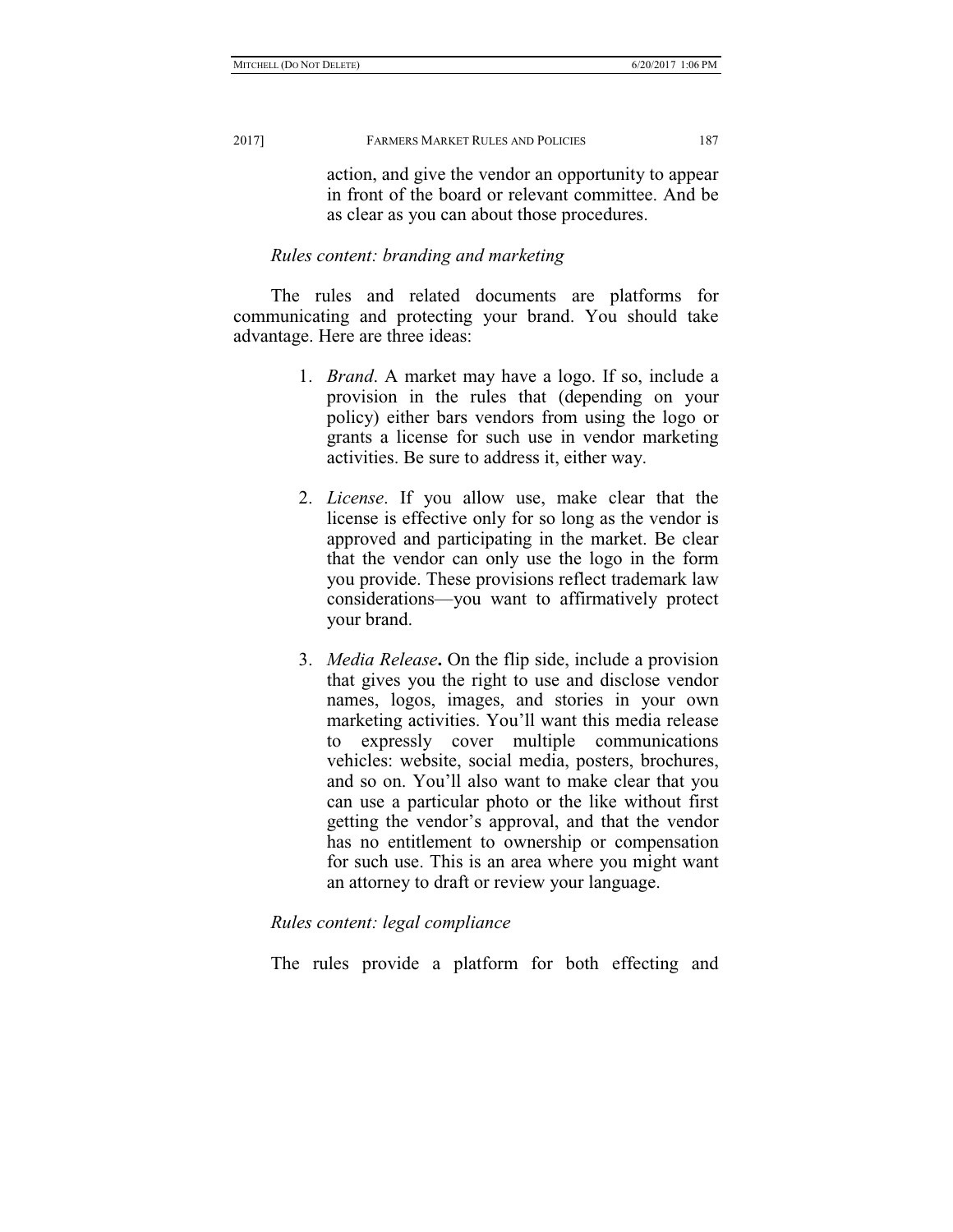signaling compliance with regulatory and other external requirements. They can help you not only get it right but also make visible your commitment to compliance. Suggestions:

- 1. *Market Compliance*. Be sure the rules reflect legal requirements, especially regulatory and contractual obligations relating to you and your operation of the market. Those requirements may relate to all sorts of things, including rules content, permitted product sales, market layout and activities, sampling, parking, fire safety, prepared food packaging and utensils, bags, recycling, information collection and reporting, vendor termination, nutrition assistance programs, wine and beer sales, and other matters.
- 2. *Vendor Compliance*. You'll want to include provisions requiring compliance by vendors with both laws applicable to market activities generally (where vendor non-compliance could get you in trouble) and specifically to them. Make clear that compliance is their responsibility, not yours, even if you've provided information or technical assistance. Be explicit that non-compliance with law is a violation of the rules.
- 3. *Site Lease*. Think about whether anything in your lease or license for the market site should be captured in the rules. That could range from prohibited activities to information you need to collect from vendors to be reported to the landlord.
- 4. *Insurance*. Consider whether anything in your insurance policies should be reflected in the rules. For example, you may want to think about whether your carriers want you to obtain specific indemnities or other terms from vendors, or to limit use of propane tanks and the like. (Think about creating your own risk management checklist to help you monitor compliance and document your diligence.)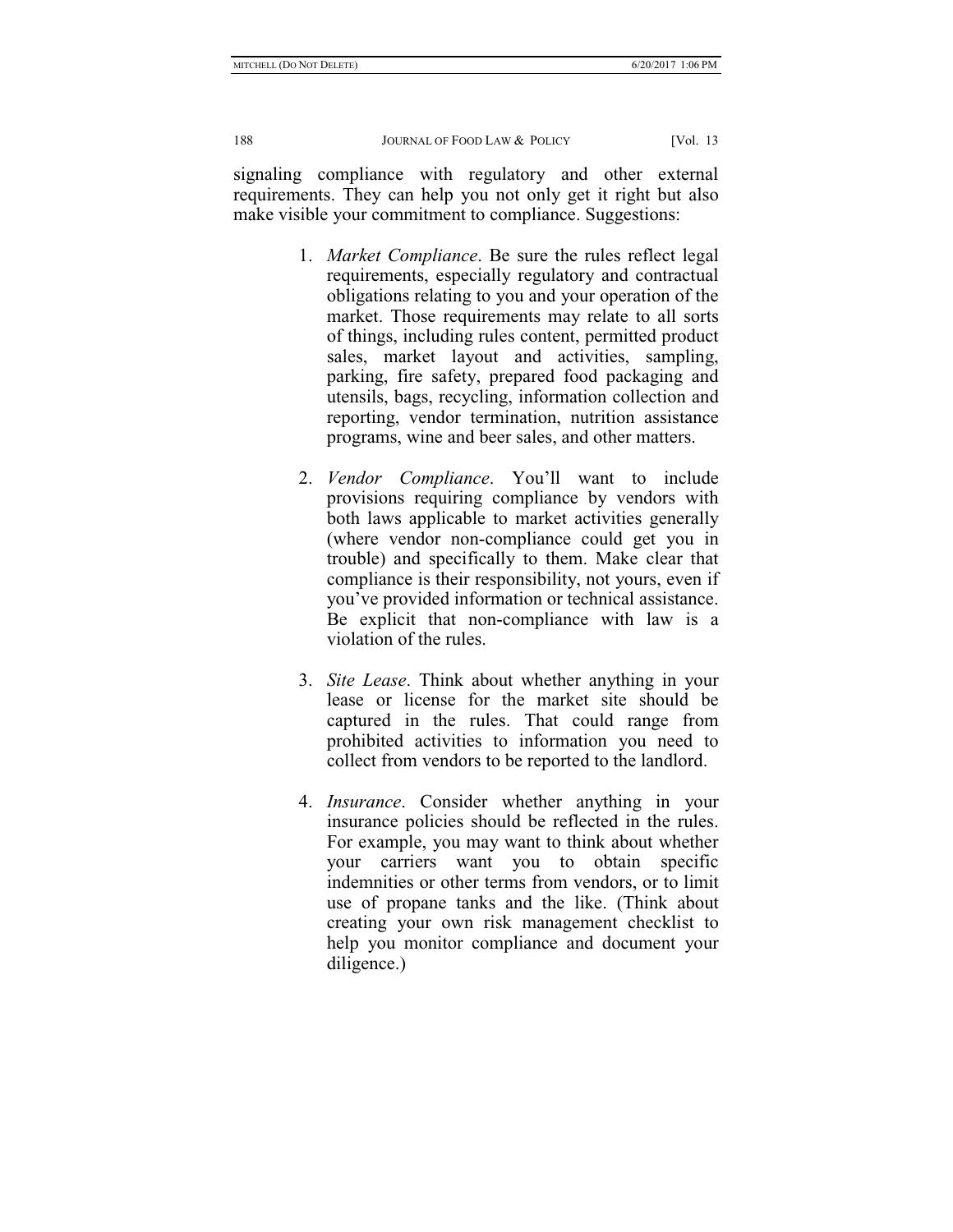5. *Boards and Conflicts of Interest.* Market rules often set out a core decision making role for the board of directors of the operator. Boards approve changes in the rules, set stall fees and other policies, and make decisions about disciplinary actions. The board of a market operator may include vendors, market staff, or owners of nearby businesses. If so, then the organization may want to consider whether its conflict of interest policy effectively addresses the conflicts (or at least awkwardness) that may surface in dealing with fees, disciplinary matters, and other situations arising under the rules. It may make sense to add a provision to the policy specifically dealing with that issue. That action should help facilitate resolution of the question, shore up the decisionmaking mechanism created under the rules, and signal to regulators your sensitivity to conflicts concerns. If you have a lawyer on your board, you might ask for his or her help here, or talk with your regular counsel.

# *Rules content: legal liability*

Rules, if set up properly, can serve as contracts, and contracts can provide powerful benefits for a market. Some ideas:

- 1. *Legal Support*. As you'll see from the discussion in this section, this is an area where support from an attorney is particularly important and useful. You'll want to talk about both substance — what protections are available to you and workable in your context and your state — and about how best to put in place those protections — in the rules, in separate agreements or releases, or otherwise, and with the right language.
- 2. *Standard Provisions*. There are lots of traditional contract tools that are useful in market rules. These boilerplate provisions— those clauses at the end of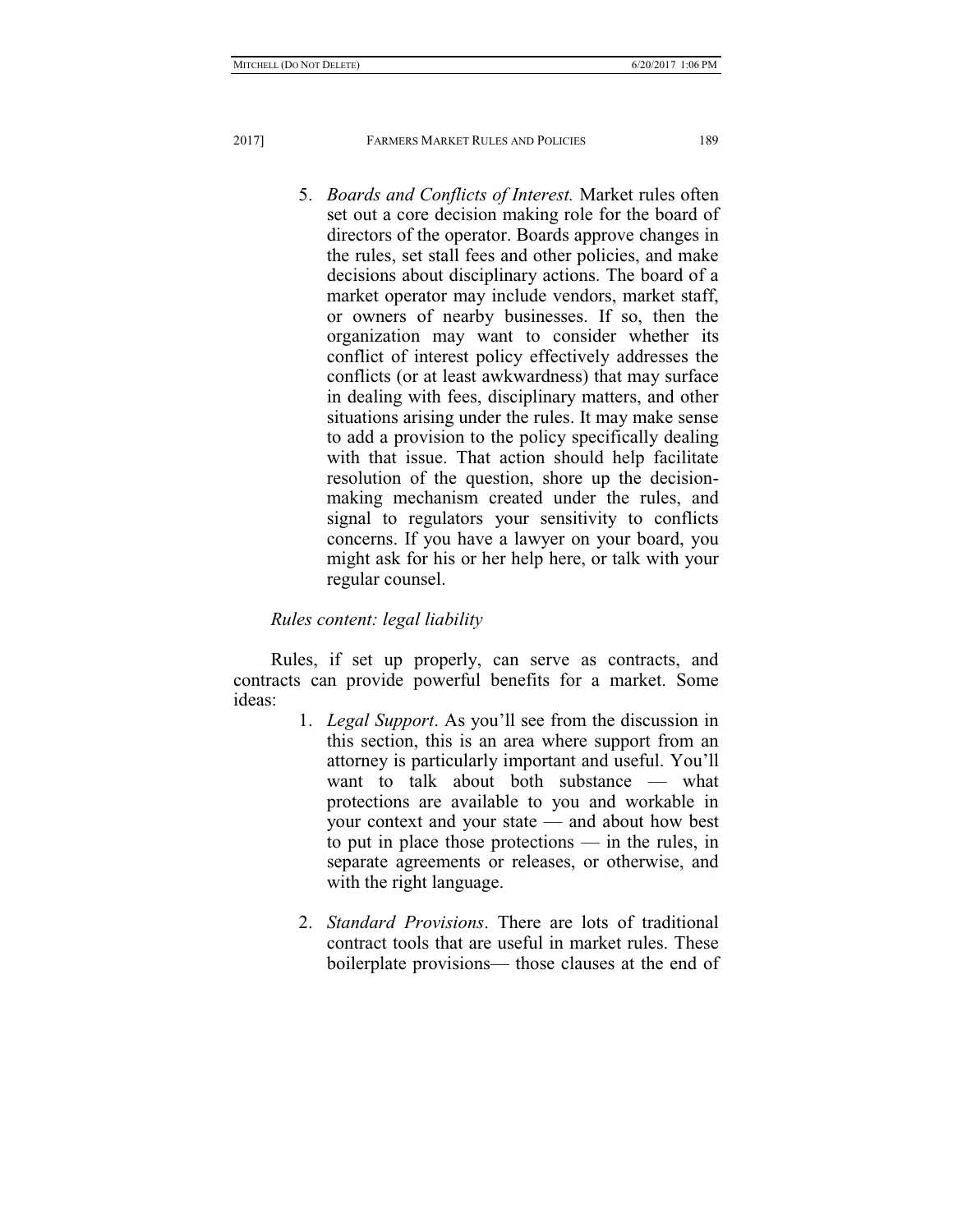a contract called "entire agreement," "amendment," severability," "third party beneficiary," and so on — are often full of legalese, but they're worth considering for inclusion in the rules or other market materials.

- 3. *Indemnification*. Markets routinely ask vendors to make indemnification or hold harmless promises. These obligations require the vendor to protect the operator from claims made by third parties against the operator as a result of the vendor's conduct. Be sure to think about the types of claims covered by the indemnity, and about the value of calling out claims of particular concern. Those might include, say, regulatory compliance or food safety. And be sure the language includes a promise by the vendor to "defend" as well as indemnify you, to establish a basis for demanding legal representation as well as payment of judgments or fines.
- 4. *Liability Limitations.* To limit liability, consider including explicit liability limitation provisions. You could disclaim types of damages. You could try to cap your exposure to stall fees paid during the relevant market year. You can try broad waivers and releases of claims. You can make clear that you don't refund fees to vendors who are suspended or terminated. You can provide that you have no liability for an unexpected event that closes the market for a day (or permanently), such as loss of the site or a "force majeure" or "act of God" circumstance.
- 5. *Consents.* To limit liability, consider including express consents by vendors. For example, if this is your policy, you can state that you may tell regulators about vendor non-compliance, or that you reserve the right to tell other markets about farm inspection results or disciplinary decisions, and obtain the vendors' advance consent to such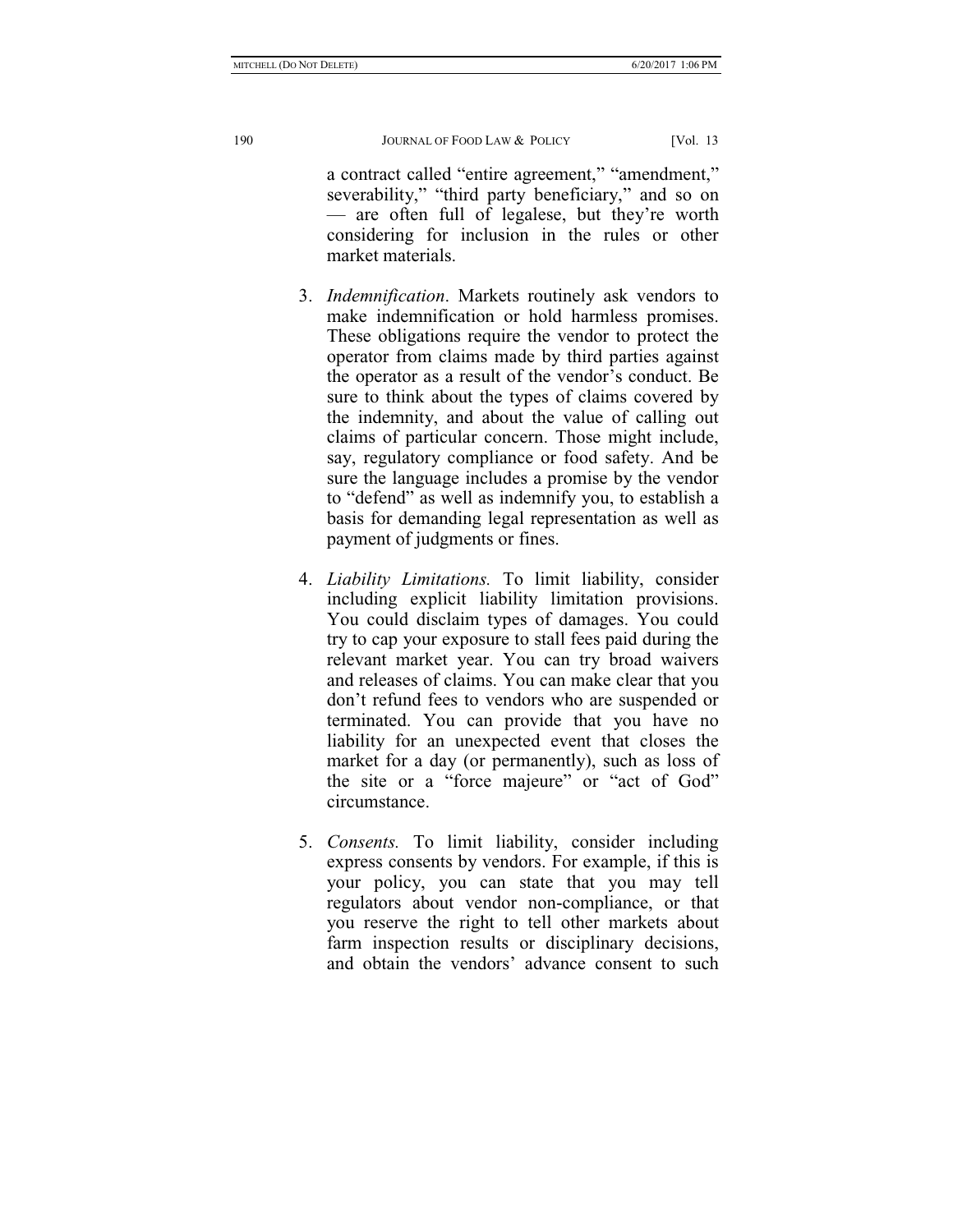disclosure. That should reduce the risk of a vendor later prevailing on a claim about these communications. And, as noted, you'll for sure want to obtain vendors' consent to use of their names and images in your marketing materials.

- 6. *Acknowledgments.* To limit liability, consider including acknowledgments by vendors. For example, you can have vendors acknowledge that you made no guarantees about sales or traffic, and that vendors aren't relying on you for business advice or legal compliance.
- 7. *Rules Interpretation.* You might include other provisions that concern the rules themselves. For example, you might want an "entire agreement" clause, which makes clear that there are no representations or promises outside of the rules and specifically-identified related documents. You can provide that the rules are the primary document that controls if there are inconsistencies between the rules and, say, the application form or website. You can provide that the rules can't be amended except in writing, that a waiver of non-compliance is not a free pass forever, and that the rules aren't intended to give legal rights to anyone (such as a consumer or vendor employee) other than the operator and the vendors.
- 8. *Dispute Resolution*. You can include provisions intended to shape how formal disputes play out. You can provide for an internal appeals process in matters involving fines, suspensions, or termination, and obtain an agreement that the process is final and binding. You can provide that legal disputes will be resolved in specific local courts — so the vendor, not you, has to travel. You can provide that the loser pays the other party's legal fees. You can include a dispute resolution clause, which provides for mediation or arbitration in lieu of a lawsuit.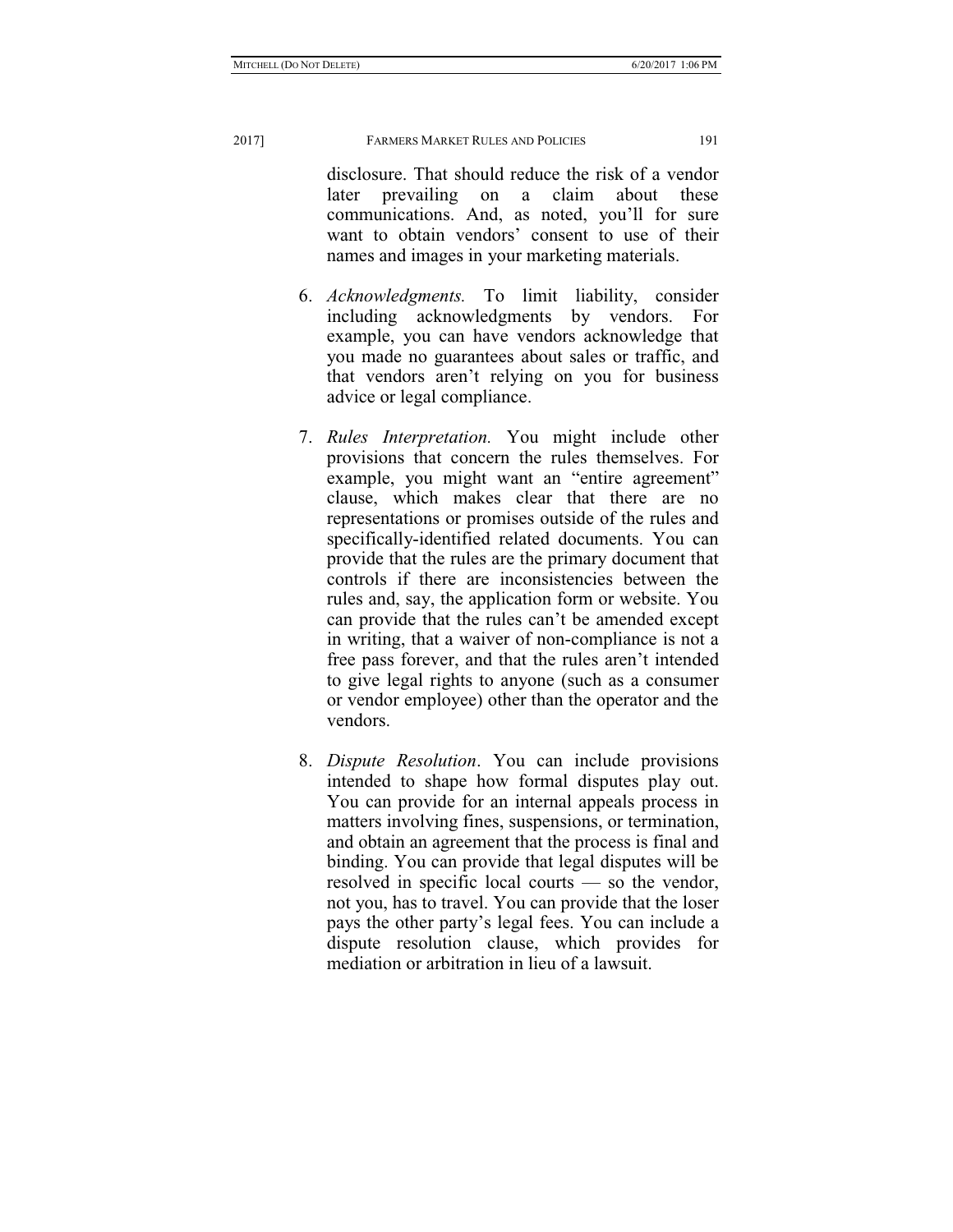- 9. *Specificity*. The key here is refining these standard contract provisions to fit the context. The more specific-to-market-matters you can be, the better. There's no guarantee that a court will enforce any contract provision in every circumstance, but that doesn't mean it's not worth including it; its presence may give you a better shot at heading off the claim or litigation earlier in the process.
- 10. *Tone*. That all said, you'll also want to think about tone. Some markets may resist including hard-core, largely one-sided contract provisions in their market rules. That's understandable, in that markets, in a real sense, exist to support farmers and other vendors. The countervailing point of view is that markets can't carry out that function without evenhandedness, predictability, cost control, and good risk management, which is what this stuff is all about.
- 11. *Vendor Signature.* Finally, and needless to say, be sure the vendor signs something that confirms acceptance of the rules. That could be application, a participation agreement, or another document. You'll want the signature, and you'll want to be sure the agreement is signed by the right person. If, for example, the vendor operates as an LLC, you'll want the entity to sign, and you'll want to be sure the names on the various documents permits, licenses, insurance policies, applications, and contract — line up. And, if you use legal documents in addition to the rules (such as a separate indemnification agreement), be sure to get it signed, too, and in the same manner. No reason to create any potential openings for a challenge, and you want to be sure, from a contract enforceability point of view, that the right person has agreed and is on the hook.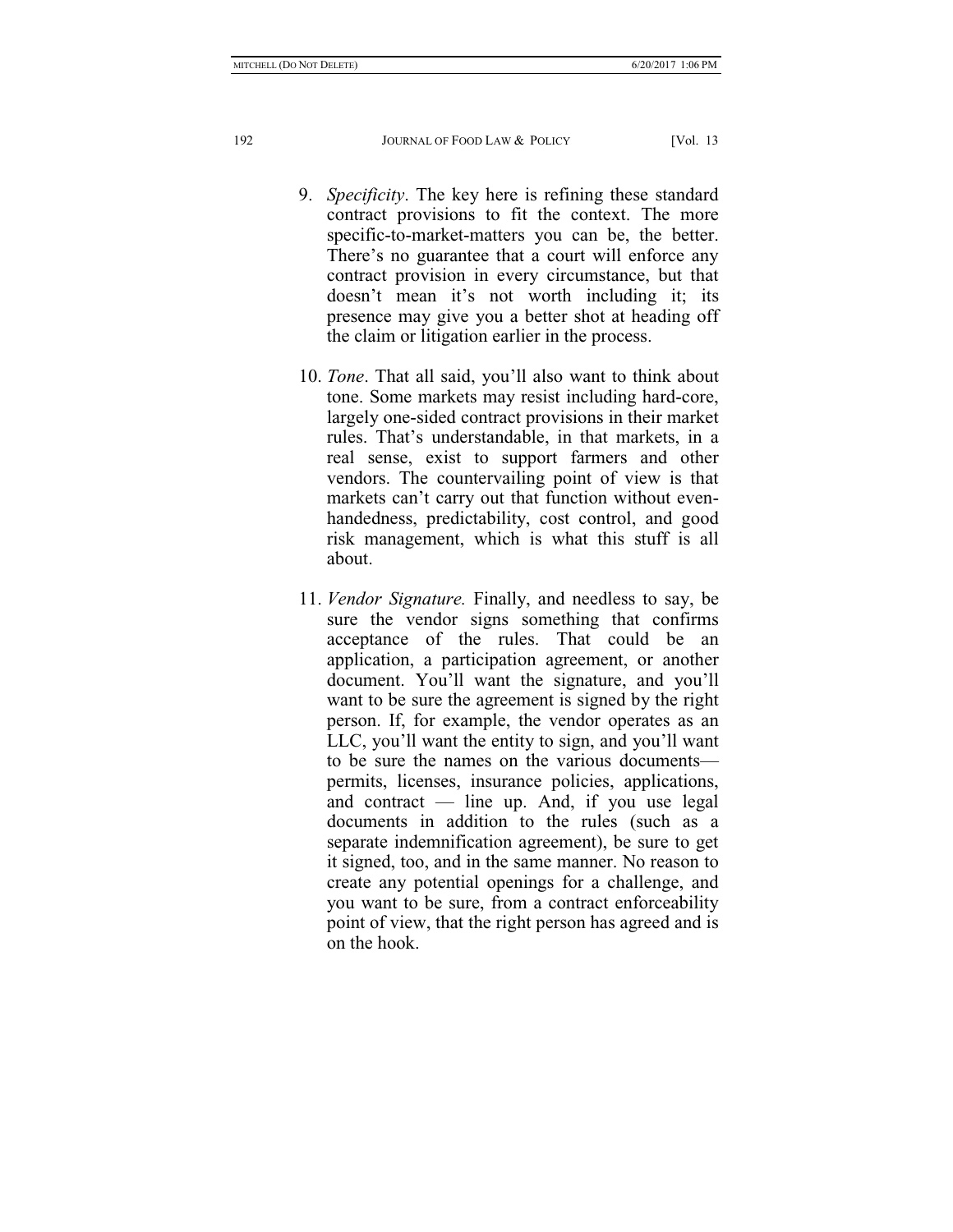### *Rules content: consistency with other market materials*

Markets often have vendor documents in addition to the core rules. You're well-advised to pay attention to consistency across the multiple documents as well as your website content. Some observations:

- 1. *Related Materials.* Market operators often use vendor applications (which may vary by type of vendor), participation agreements, separate hold harmless contracts, procedures for nutrition assistance programs, and so on. There's also often relevant eligibility, application process, and other information on the website. And, as noted below, markets organized as membership organizations may have bylaws that cover vendor admission and rights. This is all on top of a big market rules document.
- 2. *Consistency*. With all these materials, it's easy for discrepancies to develop over time. That can create confusion, plus provide an opening for a disgruntled vendor. So, when you're updating your rules, be sure to review and update the other materials as well. Watch for consistency in content, terminology, and style, and think about opportunities to reinforce the key rules. Attention here will help you present a tight, harmonized set of terms and disclosures to vendors, to regulators, to courts, and to the public.
- 3. *Rules as Key Document*. Be sure to make clear that the core rules document is the primary document governing the vendor relationship and market operations; the materials should make clear that the rules "control" in case of inconsistencies. As noted above, you can include such a provision in the legal language at the end, and you can add a small-print sentence to that effect in vendor applications and the like.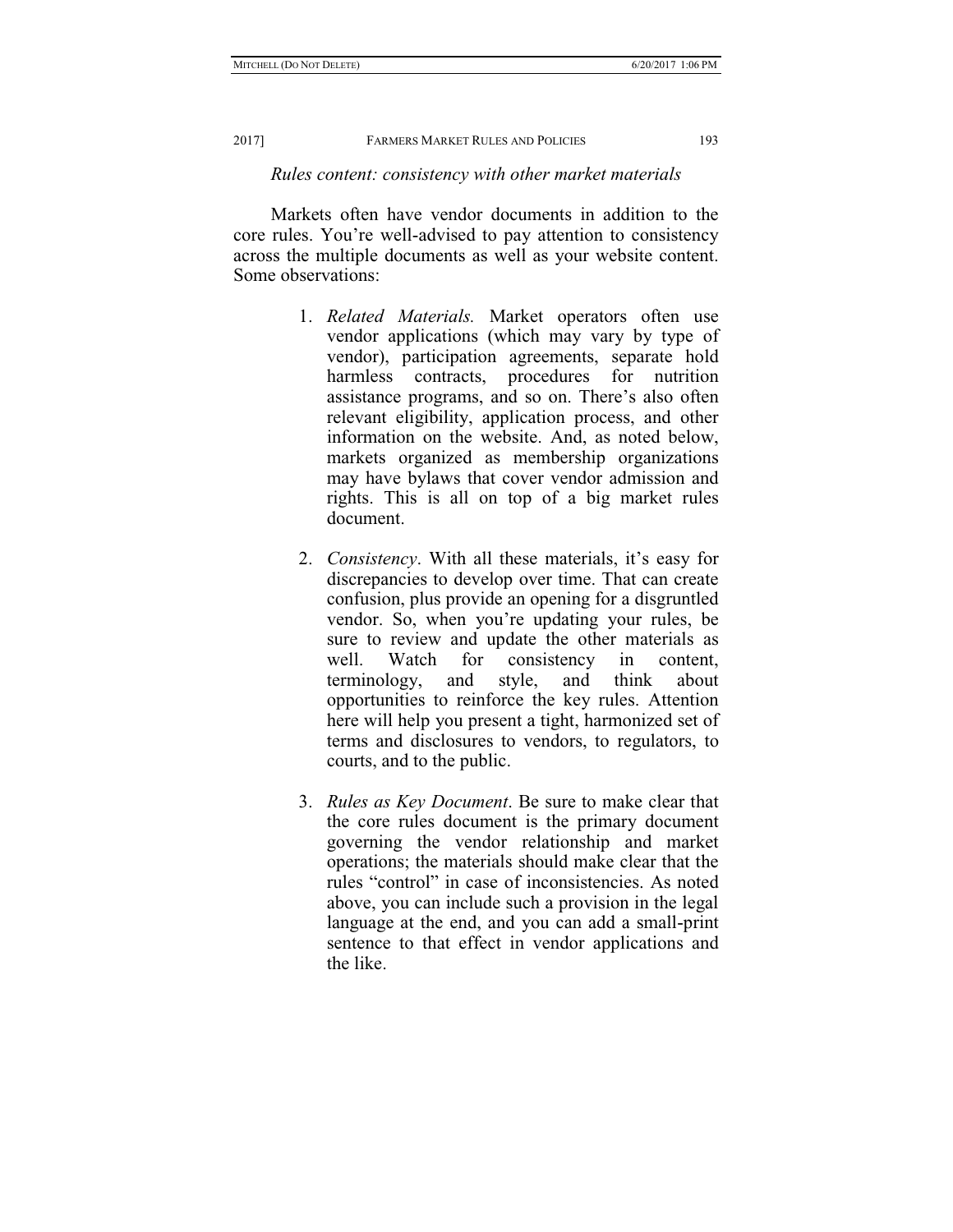- 4. *Separate Signed Documents***.** If you use a separate participation agreement or other document to be signed by approved vendors, consider also using it as a vehicle for highlighting hot button provisions in the market rules. You may, for example, want to call out "sell what you grow" requirements, the facts that non-compliance can lead to termination and that admission is for a limited period with no guarantee of renewal, and the indemnification and liability limitation provisions. These disclosures strengthen your case that a vendor had knowledge of the rules, and voluntarily signed up.
- 5. *Cheat Sheets*. Another way to reinforce the rules, as well as provide practical help to your vendors, is to give them cheat sheets that reflect the rules. You might have a one-page "what to bring on a market day" piece, or a checklist for set-up and clean-up requirements. You might create one-pagers for each type of product (produce, meat, eggs, nursery etc) that summarizes unique production, packaging, documentation, and signage requirements for the product. Just watch out for consistency with the rules document and, as noted above, be sure to review the cheat sheets when you update the rules.
- 6. *Membership Organizations*. Markets that are organized as corporations with members need to deal with an additional consistency challenge. They have articles, bylaws, and sometimes separate membership agreements, and they operate under state laws that govern member admission and termination. As a result, if vendors are members, then the organization needs to make sure the whole package hangs together. That can get pretty complicated, so it's worth sorting through in a methodical way, and making sure the corporate documents and the market documents square up.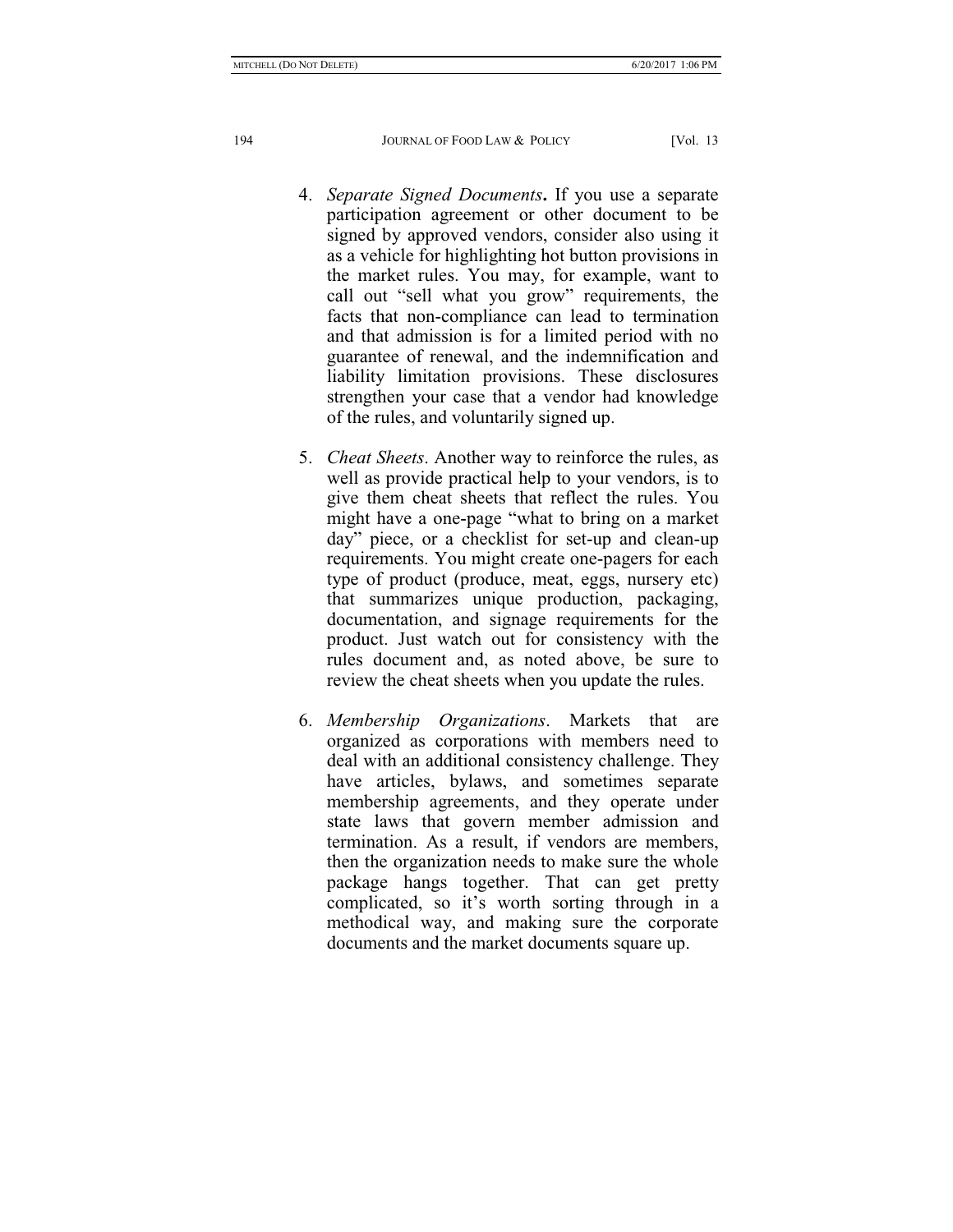# *Rules design: organization, format, and writing style*

Thoughtful organizational, formatting, and writing style choices help the user to navigate and understand the document. It's worth the investment, and it's mostly common sense; you don't need to be a graphic designer. Several recommendations:

- 1. *Buckets*. There is a lot of content in the rules. Breaking up content helps with readability and navigation. Divide it up into separate, sensiblygrouped, plainly-labeled buckets: application process, production requirements, fees, and so on.
- 2. *Sequencing*. Organize those buckets into a logical sequence. For example, consider a chronological approach to market operations, beginning with a market overview and then marching right through vendor admission, market set-up, signage, product labeling, selling activities, health and safety, conduct, inspections, clean-up, reporting, and termination.
- 3. *Business Up Front*. Put the market operations information in the front and the discipline, liability, dispute resolution and other more legal provisions in the back. The likelihood of relevance of those provisions is a lot lower than that for the admissions, signage, and other operational terms, and legal stuff up front can set the wrong tone.
- 4. *Short and Plainspoken.* Try to focus each paragraph on a single topic. Write in short paragraphs and sentences. Use plain language. Defined terms and statutory citations are useful (especially when dealing with multiple categories of vendors) but try to minimize their use; real people don't talk that way.
- 5. *Table of Contents***.** Include a table of contents. Let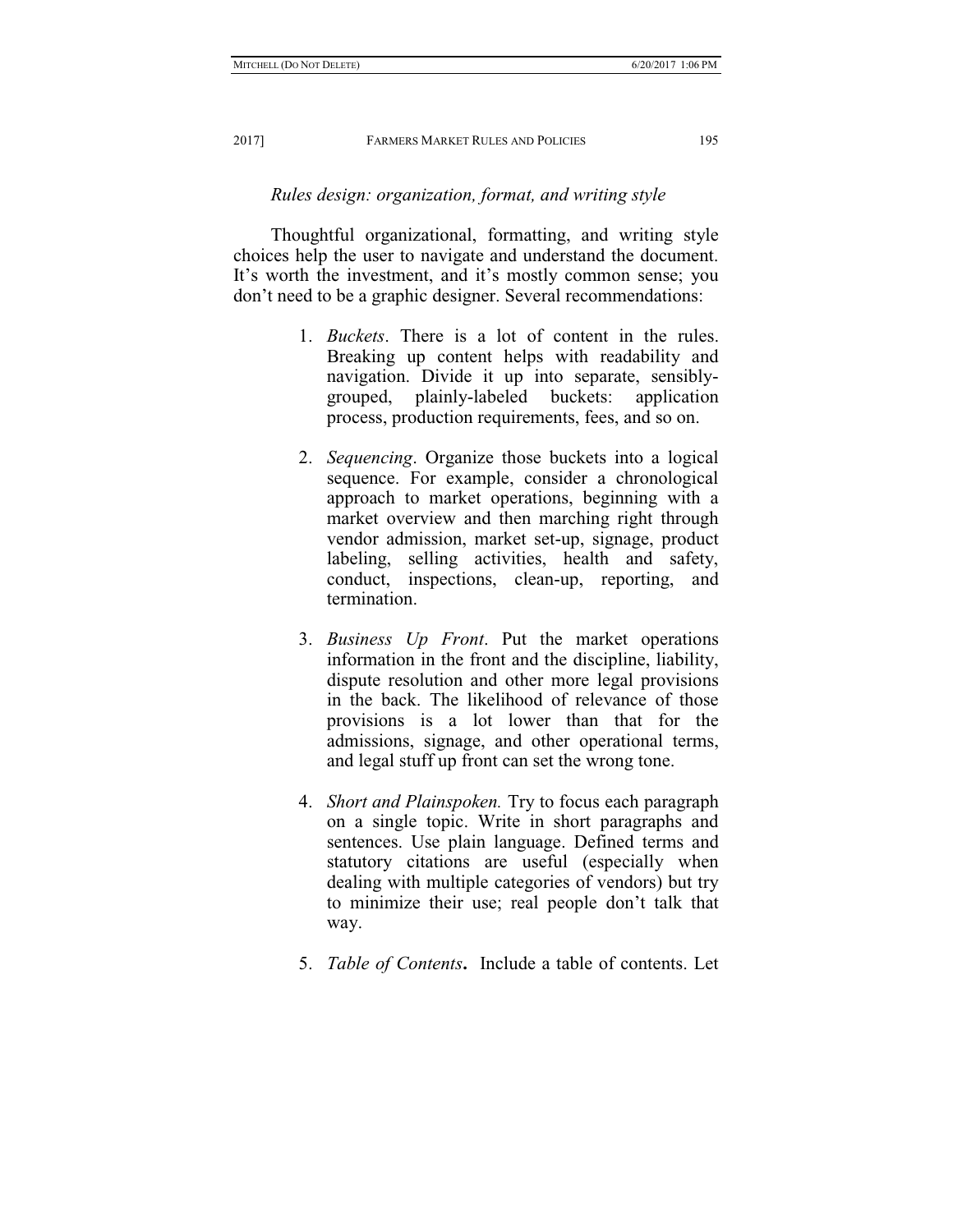the reader know, up front, what's in the document, and how it's organized. Be sure the TOC calls out any exhibits, too; that will help the reader find what it needs. Think about taking advantage of the function in Microsoft Word that automatically creates and updates TOCs.

- 6. *Numbers and Captions.* Number and caption each section and sub-section. Numbers give users an easy way to refer back to specific rules. Clear captions help users understand what a given section covers and help guide the reader along. Captions for subsections are useful for navigating long, multi-part text such as a disciplinary process provision.
- 7. *Tables*. Use tables, as much as you can, to present information. For example, you can use tables to set out fee and fine schedules, required documents, and differences (days, vendor profiles etc) at different market locations. It's a lot easier to find a number in a table than if it's buried in text.
- 8. *Rules Attachments.* Put technical detail in attachments or exhibits to the rules, not text. For example, if you require different documents or insurance coverages for different types of vendors, or if you charge different stall fees to different types of vendors, put those requirements in a separate attachment. There's no reason a produce grower should have to plow through the special rules relating to eggs or nursery. Attachments make it easier for the reader to find the relevant information, and make it easier for you to update the content over time.
- 9. *Branding.* Finally, while you're at it, take advantage of the opportunity to reflect your brand throughout all the documents, website, and marketing collateral. Logos, typeface, general look-and-feel. . . all of that makes a difference in building your